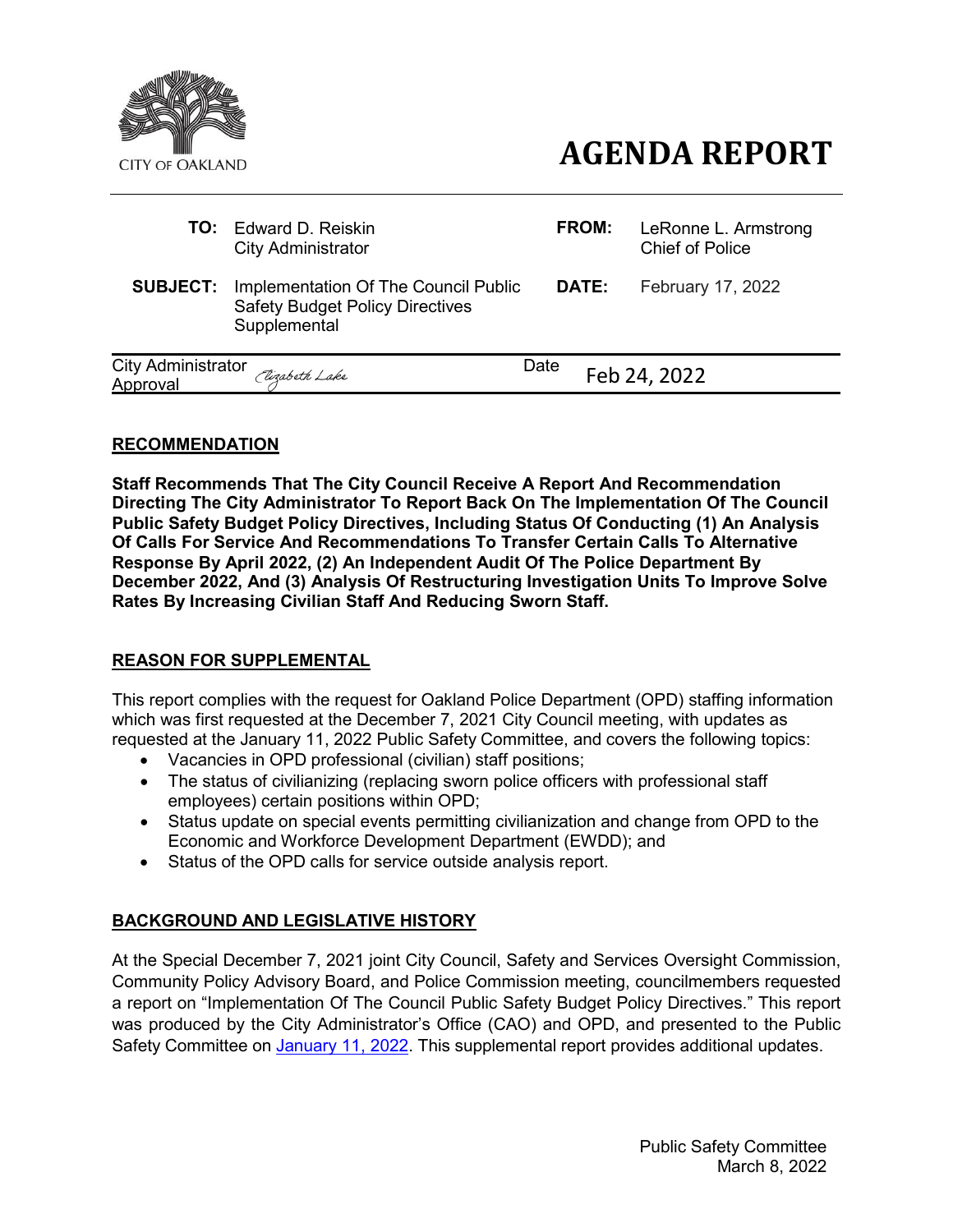## **ANALYSIS AND POLICY ALTERNATIVES**

## **Status of Vacancies in Civilian (professional staff) Positions**

**Table 1** below provides up to date information on all OPD professional (civilian) staff vacancies.

|  |  |  | <b>Table 1: Vacancies in OPD Professional Staff Positions</b> |  |  |
|--|--|--|---------------------------------------------------------------|--|--|
|--|--|--|---------------------------------------------------------------|--|--|

| <b>Classification</b>                         | <b>Authorized</b> | <b>Filled</b>  | <b>Vacancies</b> | <b>Recruitment Status</b>                                                                                                                                                                  |
|-----------------------------------------------|-------------------|----------------|------------------|--------------------------------------------------------------------------------------------------------------------------------------------------------------------------------------------|
| <b>Account Clerk II</b>                       | $\overline{2}$    | $\overline{0}$ | $\overline{2}$   | DHRM <sup>1</sup> to survey Account<br>Clerk III eligible list.                                                                                                                            |
| <b>Accountant II</b>                          | $\overline{2}$    | 1              | 1                | <b>Job Announcement</b><br>tentatively scheduled to<br>open April 4, 2022.                                                                                                                 |
| <b>Accountant III</b>                         | 1                 | $\mathbf 0$    | 1                | DHRM to schedule<br>recruitment.                                                                                                                                                           |
| <b>Administrative Analyst</b><br>$\mathbf{I}$ | 18                | 17             | 1                | Interviews scheduled for<br>the week of February 21,<br>2022.                                                                                                                              |
| Administrative<br><b>Assistant II</b>         | 1                 | $\overline{0}$ | 1                | Interviews scheduled the<br>week of February 14,<br>2022.                                                                                                                                  |
| <b>Crime Analyst</b>                          | $\overline{7}$    | 4              | 3                | One candidate scheduled<br>to start March 19, 2022,<br>DHRM will need to conduct<br>a new recruitment to fill<br>remaining vacancies.                                                      |
| <b>Criminalist II</b>                         | 16                | 11             | 5                | <b>Criminalist II SC- Forensic</b><br>Chemistry job<br>announcement open until<br>February 28, 2022. Exam<br>plan meeting for Criminalist<br>II SC- Firearms held on<br>February 14, 2022. |
|                                               |                   |                |                  | DHRM is working with the<br>hiring manager to begin the                                                                                                                                    |
| <b>Criminalist III</b>                        | 5                 | 3              | $\overline{2}$   | recruitment.                                                                                                                                                                               |
| <b>Fleet Compliance</b><br>Coordinator        | 1                 | $\overline{0}$ | 1                | Waiting for DHRM to begin<br>recruitment.                                                                                                                                                  |
| Intake Technician                             | 6                 | 5              | 1                | Candidate scheduled to<br>start March 19, 2022.                                                                                                                                            |
| <b>Latent Print Examiner</b><br>$\mathbf{  }$ | 5                 | $\overline{4}$ | 1                | <b>DHRM</b> to schedule<br>recruitment.                                                                                                                                                    |

<sup>1</sup> DHRM=Department of Human Resources and Management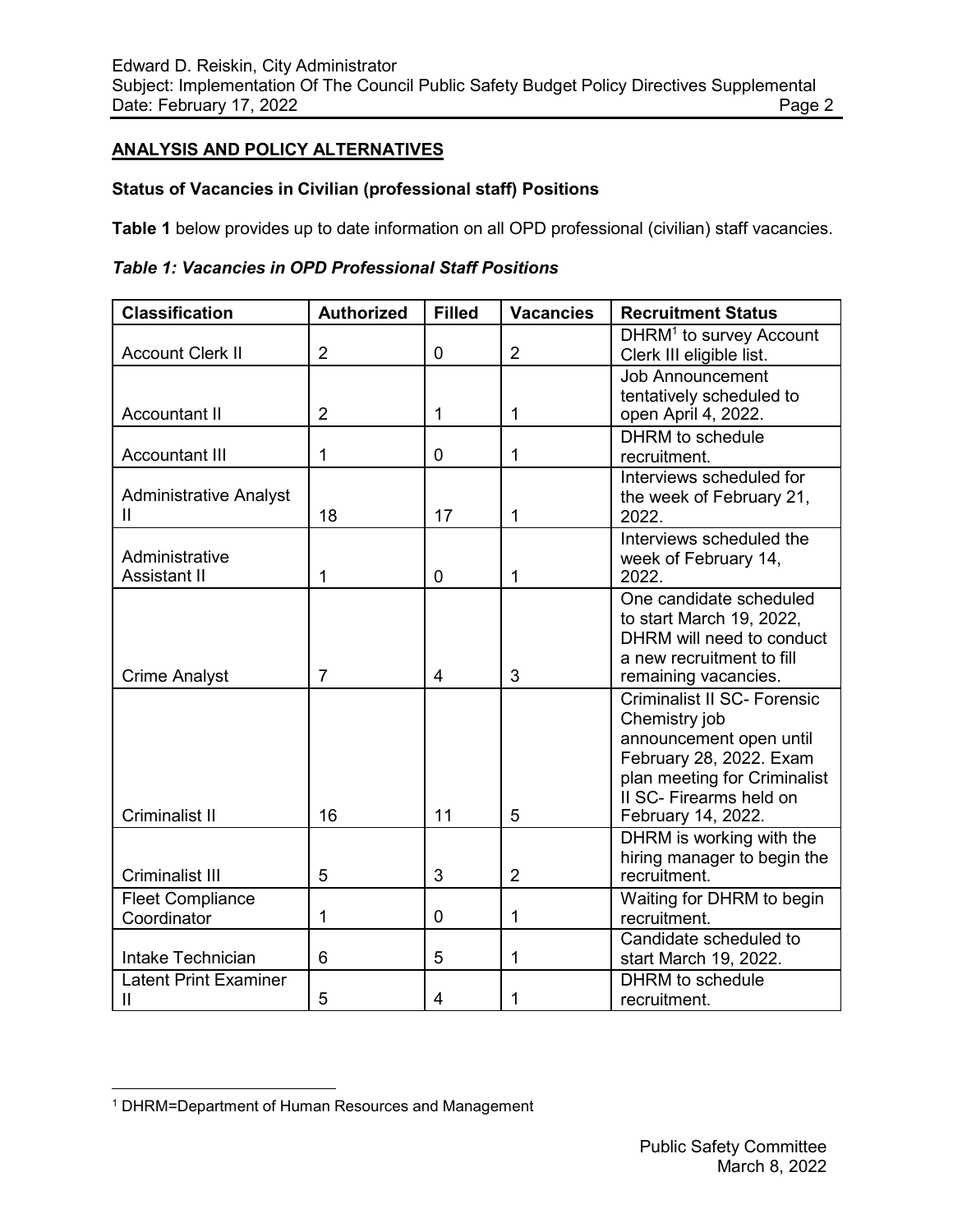#### Edward D. Reiskin, City Administrator

Subject: Implementation Of The Council Public Safety Budget Policy Directives Supplemental Date: February 17, 2022 **Page 3** 

| <b>Classification</b>                                | <b>Authorized</b> | <b>Filled</b> | <b>Vacancies</b> | <b>Recruitment Status</b>                                                                                                                   |
|------------------------------------------------------|-------------------|---------------|------------------|---------------------------------------------------------------------------------------------------------------------------------------------|
| <b>Police Communications</b><br><b>Dispatcher</b>    | 76                | 58            | 18               | Two candidates scheduled<br>to start March 19, 2022. 41<br>candidates in the<br>background process. This<br>is a continuous<br>recruitment. |
| <b>Senior Police</b><br>Communications<br>Dispatcher | 4                 | 3             | 1                | DHRM to schedule<br>recruitment.                                                                                                            |
| <b>Police Evidence</b><br>Technician                 | 20                | 19            | 1                | Hiring manager to schedule<br>interview for remaining<br>vacancy.                                                                           |
| <b>Police Property</b><br><b>Specialist</b>          | 6                 | 5             | 1                | DHRM to schedule<br>recruitment.                                                                                                            |
| <b>Police Records</b><br><b>Specialist</b>           | 55                | 47            | 8                | Interviews for OIG position<br>scheduled for February 18,<br>2022. Seven candidates in<br>backgrounds.                                      |
| <b>Police Services</b><br>Manager                    | 5                 | 3             | $\overline{2}$   | One candidate to start<br>March 7, 2022.                                                                                                    |
| <b>Police Services</b><br>Technician II              | 52                | 37            | 15               | Job announcement closes<br>February 18, 2022.                                                                                               |
| Project Manager II                                   | 1                 | 0             | 1                | <b>DHRM</b> to schedule<br>recruitment.                                                                                                     |

# **Status of Civilianization Status of OPD Police Services Positions**

OPD and CAO have looked at many positions across OPD for civilianization several times over the years. Staff acknowledges desires from different stakeholders to fill various police services functions with professional (civilian) staff whenever possible for two reasons:

- 1. Using professional staff for appropriate police services functions frees up sworn officers for the most critical work in areas such as patrol, crime reductions teams, community policing, Ceasefire and investigations; and
- 2. In many instances professional staff positions cost less than sworn staff this cost savings provides greater efficiency for budgetary purposes.

Many functions within OPD are already fully civilianized. OPDs Bureau of Services (BOS) is staffed with several professional staff positions, including the Deputy Director position, which was previously a sworn Deputy Chief position. Also, within BOS are the Fiscal Services Division,the Human Resources Section, and the Communications (911) Division, which are operated entirely by professional staff. The Research and Planning Section is also staffed by several professional staff who work across OPD to support budget, policy, training and other important functions – in conjunction with sworn subject matter experts.

The Recruiting and Background Unit (RBU), also under BOS, is staffed with a combination of sworn and professional staff. OPD needs sworn staff to speak at public events to provide details about the nature of police work. Some sworn staff must also be used for aspects of background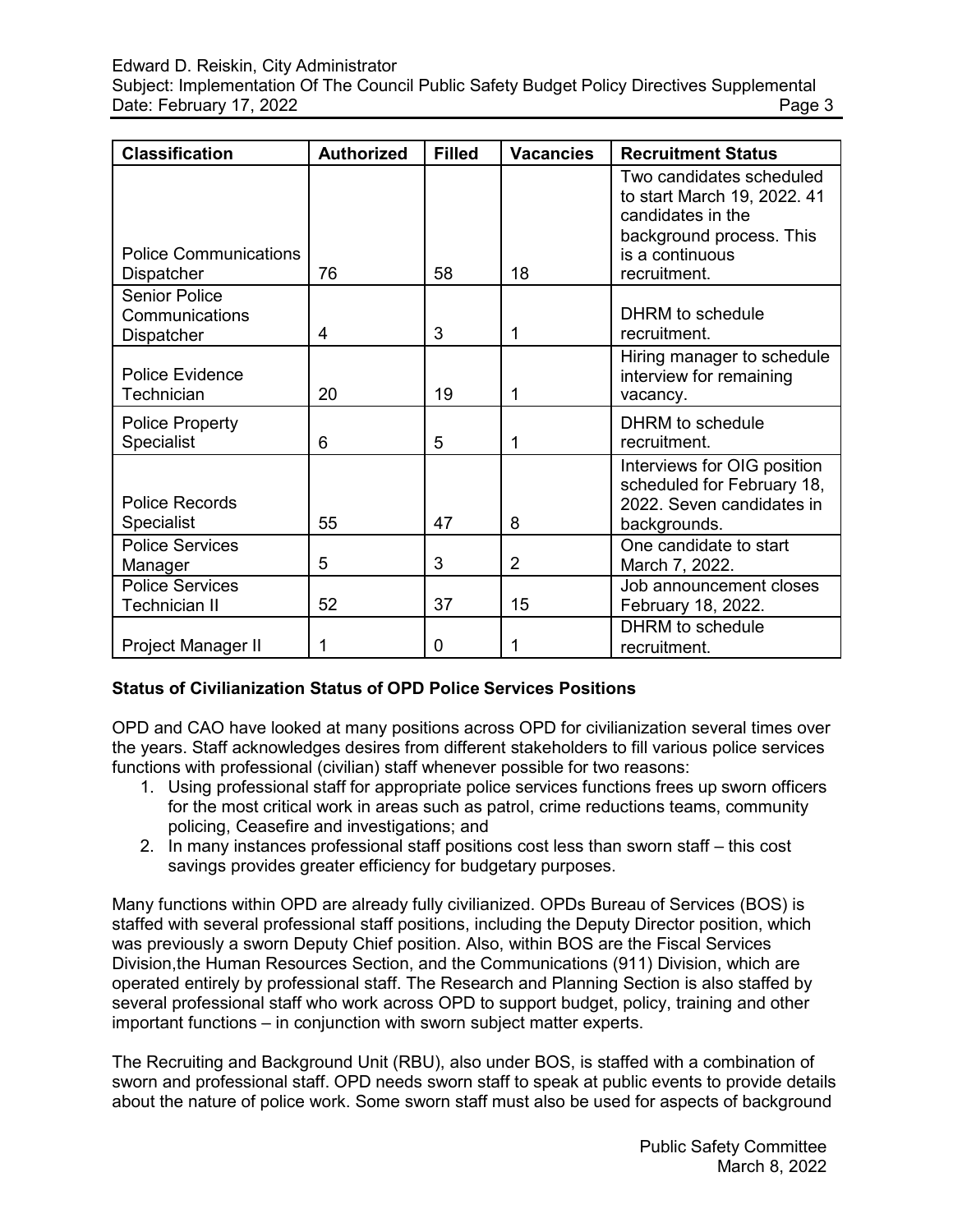investigations of potential new recruits. The RBU, however, is also staffed with many professional staff who support all administrative functions.

All Crime Lab personnel within the Bureau of Investigations (BOI) are highly trained professionals. The Crime Analysis Unit, which is part of the Criminal Investigations Division (CID) within BOI, is also staffed entirely by professional staff. Furthermore, BOI is also staffed with several professional staff to help with administrative support responsibilities, one of which is the recently created Victim Liaison Specialist position – this person is embedded in CID and helps victims' families with myriad critical support. It is important to note that many CID positions must be staffed with sworn personnel who are trained in investigations and complex investigative operations that could not be appropriately performed by professional staff.

The Bureau of Field Operations One and Two (BFO 1 and 2) are staffed primarily with sworn personnel for patrol services and law enforcement functions. BFO 1 and 2 are also staffed with several administrative and professional staff personnel to support staffing logistics, administrative functions, report writing, and evidence collection.

OPDs Training Division is staffed primarily with sworn personnel, as these positions require firsthand knowledge of law enforcement skills and abilities. For practical instruction, having a sworn member provide context and a solid understanding of the law is critical. Additionally, sworn members occupying these positions is the industry standard and commonly recognized by the California Commission on Police Officer Standards and Training (POST). Additionally, many POST courses that train officers only allow peace officers to apply and attend these trainings.

For the position of Range Master, peace officers are exempt from obtaining a permit to carry and transport firearms, which is a task a Range Master commonly satisfies. Also, holding the rank of peace officer allows for the smooth purchase and acquisition of police safety equipment.

In 2013, City Council recommended several sworn positions be civilianized and the status of those positions is listed below in **Table 2**:

| FTE*  | <b>Sworn</b>          | <b>Civilian</b>                                      | <b>Assignment</b> | <b>Comments</b>                                                                                                                                                                              |
|-------|-----------------------|------------------------------------------------------|-------------------|----------------------------------------------------------------------------------------------------------------------------------------------------------------------------------------------|
| Count | <b>Classification</b> | <b>Classification</b>                                |                   |                                                                                                                                                                                              |
| 4     | Sergeant of<br>Police | Police<br>Communications<br>Dispatcher<br>(PCD), Sr. | Communications    | There are four funded<br>authorized PCD, Sr.<br>positions, three of<br>which are filled and<br>one remaining<br>vacancy, which will be<br>prioritized with other<br><b>OPD</b> recruitments. |
| 5     | <b>Police Officer</b> | Police Evidence<br>Technician a                      | Patrol            | There are currently 20<br>funded authorized<br>civilian PET positions<br>(all of which are filled<br>except one), and one<br>frozen PET position.                                            |

| Table 2: Status of Sworn Positions Which Council Recommended To Be Civilianized |
|---------------------------------------------------------------------------------|
|---------------------------------------------------------------------------------|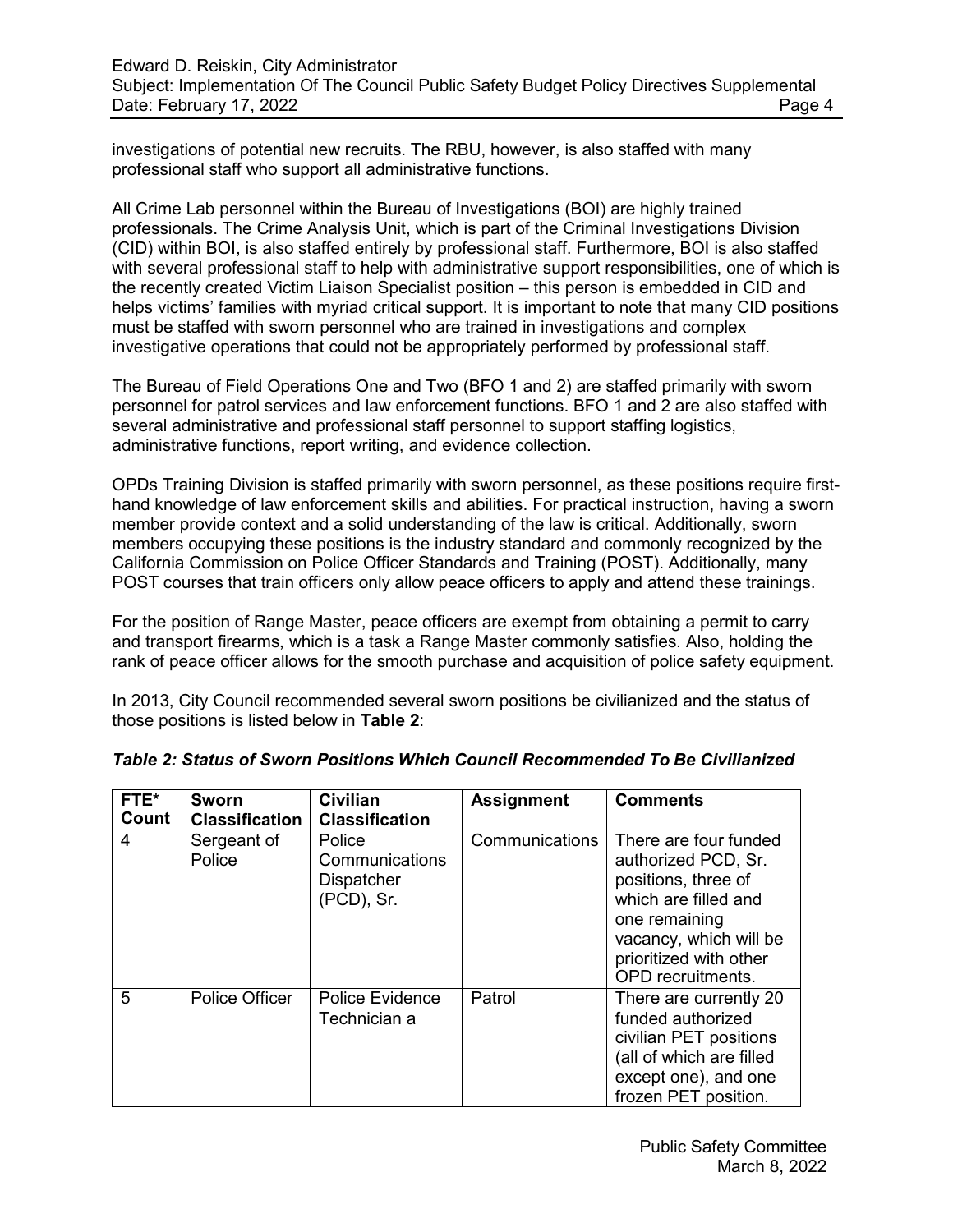Edward D. Reiskin, City Administrator

Subject: Implementation Of The Council Public Safety Budget Policy Directives Supplemental Date: February 17, 2022

| FTE*<br>Count  | <b>Sworn</b><br><b>Classification</b> | Civilian<br><b>Classification</b>                                   | <b>Assignment</b>                  | <b>Comments</b>                                                                                                                                                                                                                                                                  |
|----------------|---------------------------------------|---------------------------------------------------------------------|------------------------------------|----------------------------------------------------------------------------------------------------------------------------------------------------------------------------------------------------------------------------------------------------------------------------------|
|                |                                       |                                                                     |                                    | There are also two<br>sworn evidence<br>technician positions.                                                                                                                                                                                                                    |
| 6              | <b>Police Officer</b>                 | <b>Police Services</b><br><b>Technician II</b>                      | Desk Officer                       | The Department has<br>52 funded authorized<br>PST II positions, 15 of<br>which are vacant.<br>There is a PST<br>recruitment currently in<br>progress to fill the<br>vacant positions. There<br>are currently six Desk<br>Officers assigned to<br>the PAB and two at<br>Eastmont. |
| $\mathbf{1}$   | Captain of<br>Police                  | <b>Police Services</b><br>Manager II                                | <b>Internal Affairs</b>            | Position not added to<br>OPDs current budget.                                                                                                                                                                                                                                    |
| $\overline{2}$ | Lieutenant of<br>Police               | <b>Police Services</b><br>Manager I                                 | <b>Internal Affairs</b>            | Positions not added to<br>OPDs current budget.                                                                                                                                                                                                                                   |
| $\overline{7}$ | Sergeant of<br>Police                 | Complaint<br>Investigator III                                       | <b>Internal Affairs</b>            | One frozen position<br>that cannot be filled at<br>this time.                                                                                                                                                                                                                    |
| 10             | Police Officer                        | Complaint<br>Investigator<br><b>II/Intake</b><br><b>Technicians</b> | <b>Internal Affairs</b>            | Four Complaint<br>Investigator II positions<br>frozen and cannot be<br>filled at this time. There<br>are six funded<br>authorized Intake<br>Technician positions,<br>five of which are filled<br>and one candidate<br>scheduled to begin<br>March 21, 2022.                      |
| 3              | Police Officer                        | Range Master                                                        | <b>Recruit Training</b>            | Positions not added to<br>OPDs current budget.                                                                                                                                                                                                                                   |
| $\mathbf 1$    | Lieutenant of<br>Police               | <b>Police Services</b><br>Manager I                                 | <b>Recruit Training</b>            | Position not added to<br>OPDs current budget.                                                                                                                                                                                                                                    |
| $\overline{2}$ | Sergeant of<br>Police                 | <b>Police Personnel</b><br><b>Operations</b><br>Specialist          | Recruiting &<br><b>Backgrounds</b> | One funded authorized<br>position filled.                                                                                                                                                                                                                                        |
| $\overline{4}$ | Police Officer                        | Administrative<br>Analyst II                                        | <b>Recruit Training</b>            | Positions not added to<br>OPDs current budget.                                                                                                                                                                                                                                   |
| $\overline{2}$ | Police Officer                        | <b>Systems Analyst</b><br>Ш                                         | Information<br>Technology          | <b>One Business Analyst</b><br>III position added to<br>budget and filled.                                                                                                                                                                                                       |
| 47             |                                       |                                                                     | <b>Total</b>                       |                                                                                                                                                                                                                                                                                  |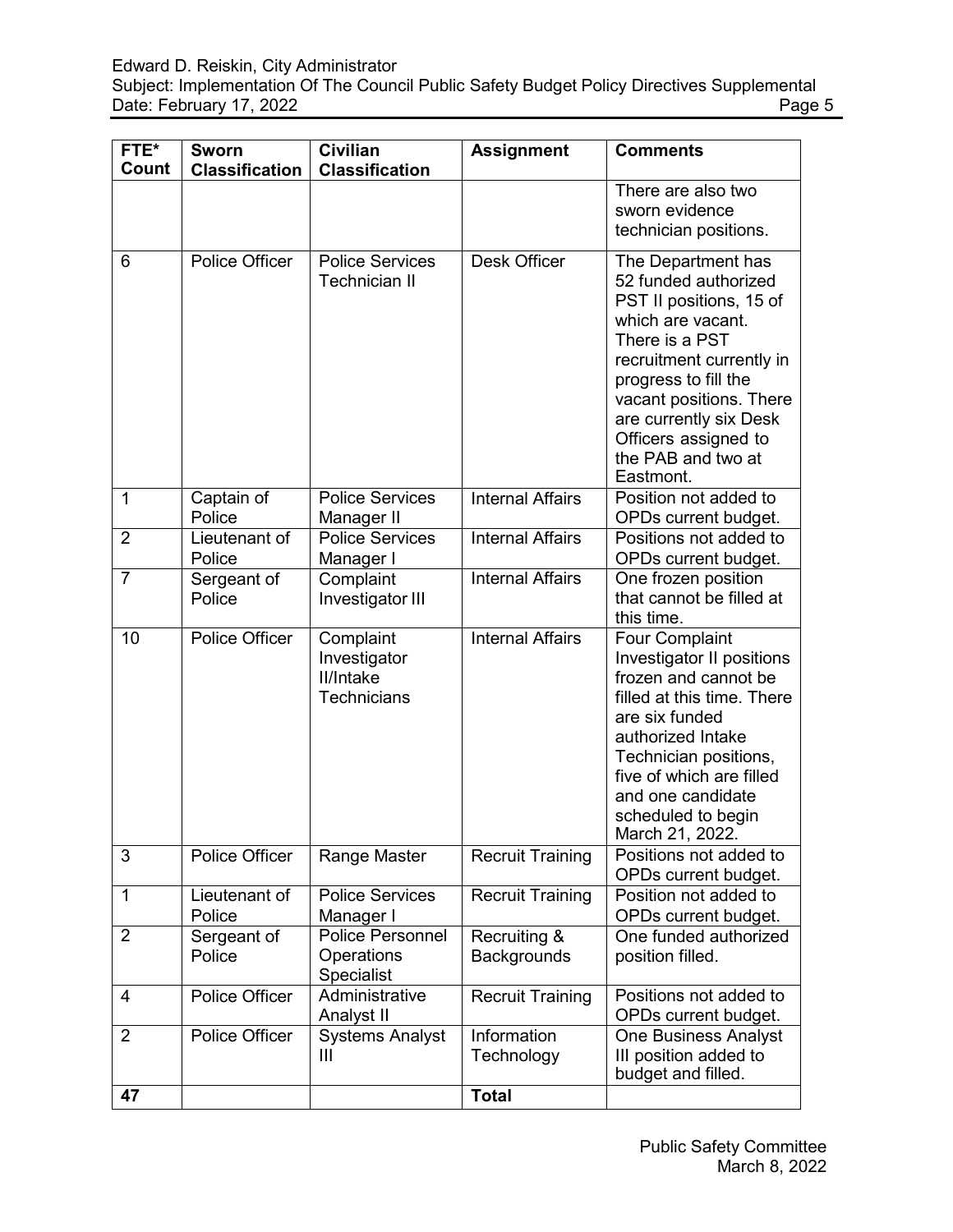#### \* FTE = Full Time Equivalent Position

### **Status Update on Special Events Permitting Civilianization and Change from OPD to the Economic and Workforce Development Department**

Staff from the EWDD anticipate presenting ordinance amendments to City Council to finalize the transfer of special event permitting from OPD to the Special Activity Permits Division in EWDD in April 2022. As noted in the [informational report provided to the October 12, 2021 Public](https://oakland.legistar.com/LegislationDetail.aspx?ID=5136230&GUID=42B74595-4B3E-4779-9DA4-0815D0778C9B&Options=ID%7CText%7C&Search=special%2Bevents) [Safety Committee,](https://oakland.legistar.com/LegislationDetail.aspx?ID=5136230&GUID=42B74595-4B3E-4779-9DA4-0815D0778C9B&Options=ID%7CText%7C&Search=special%2Bevents) Resolution No. 88236 C.M.S. did not provide any resources to support the transition of special event permitting. As a result of this transition additional responsibilities will be allocated to existing under-resourced staff. In addition, the COVID-19 pandemic and related health and economic emergency shifted the focus of the Special Activity Permits Division to deploy its resources to emergency response activities supporting businesses and entrepreneurs during the pandemic. Nevertheless, staff has been working on a number of fronts to both facilitate the transition of special events permitting from OPD and improve related programs, which will culminate in legislation for the City Council's consideration this Spring.

#### **Calls for Service report**

The City of Oakland contracted with the [National Institute for Criminal Justice Reform](https://nicjr.org/) (NICJR) in 2021 to evaluate how OPD assesses and prioritizes calls for service – OPD Communications Division received 929,845 total calls for service in 2021 (over 2,500 calls each day). NICJR is in the process of conducting an analysis of three years of calls for service data to determine how resources are being used and what types of calls may be responded to by alternative sources. The assessment of Calls for Service conducted by NICJR is based on data from OPDs computer-assisted dispatch (CAD) system. The CAD system is archaic and is in need of improvements and upgrades<sup>2</sup>. Due to the data limitations, some of the findings in the report need to be verified by reviewing the notes made by responding officers in association with calls for service. Due to the extremely large volume of calls, NICJR will review notes from a representative sample number of calls from each call category. This extended review will be completed by May 2022. OPD plans to bring the full complete report to the Oakland Public Safety Committee and City Council for discussion and review as soon as NICJR completes this process.

 $2$  OPD has contracted with Motorola Solutions and has begun the implementation of a new CAD system.